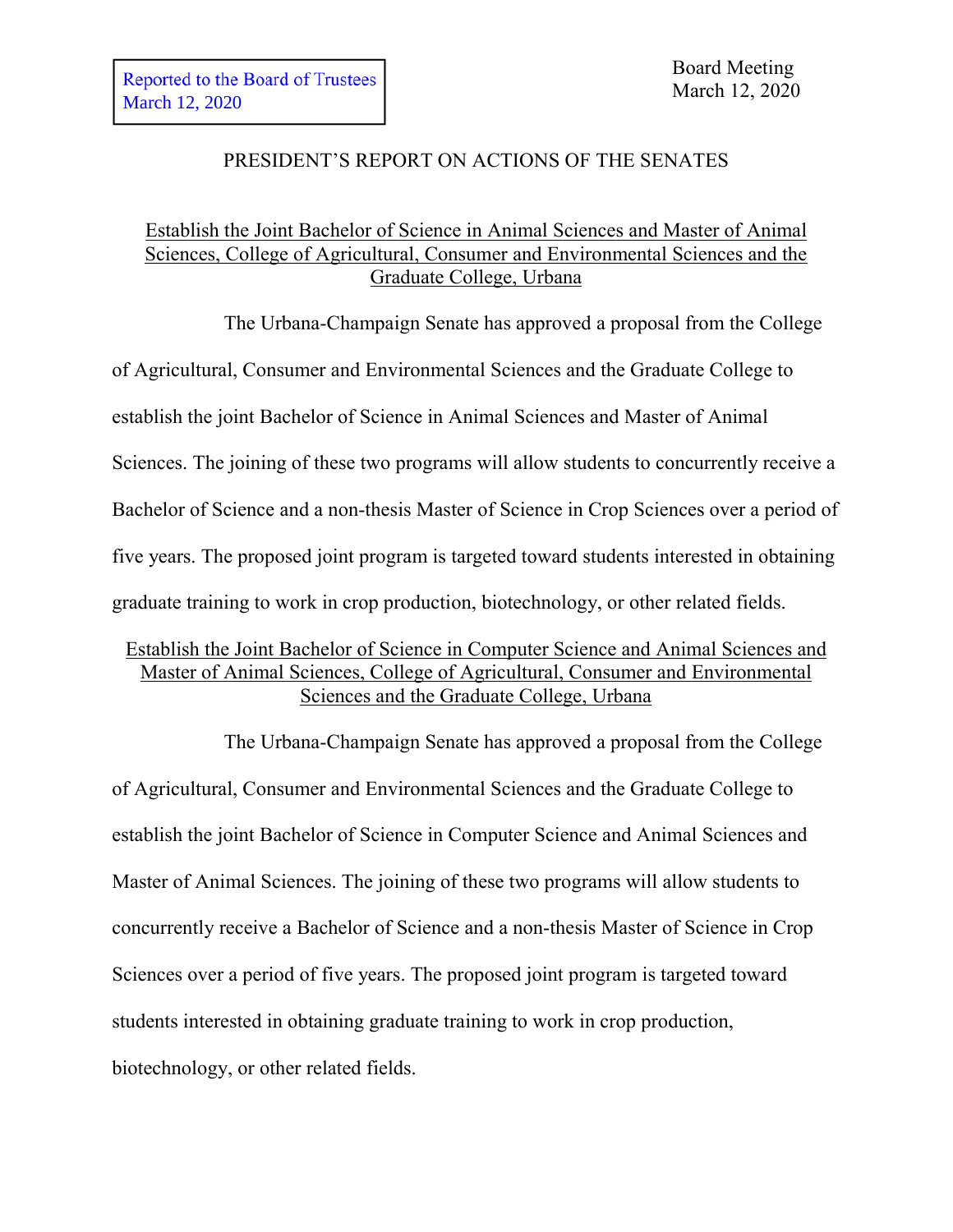Establish the Undergraduate Minor in Legal Studies, College of Law, Urbana

The Urbana-Champaign Senate has approved a proposal from the College of Law to establish the undergraduate minor in Legal Studies. The minor will give students basic legal knowledge and an opportunity to critically explore parts of the legal landscape. The curriculum will be comprised of nine hours of core courses taught by College of Law faculty with an additional nine hours in a track of the student's choosing in Law and Politics, Law and Cultures, or Law and Economics of Food Security and Sustainability. The Legal Studies minor will compliment a variety of majors, providing students a better understanding of how the law operates in a variety of contexts and the opportunity to develop critical thinking skills.

## Establish the Undergraduate Minor in Disability Studies, College of Applied Health Sciences, Urbana

The Urbana-Champaign Senate has approved a proposal from the College of Applied Health Sciences to establish the undergraduate minor in Disability Studies. The University of Illinois at Urbana-Champaign has a storied history of offering higher education opportunities to persons with disabilities, with many innovations in academic and structural accessibility pioneered at the university. The Next 150, the university's strategic plan for 2018 to 2023, emphasizes the campus' commitment to diversity, inclusion, and accessibility. The proposed interdisciplinary minor in Disability Studies will provide students from a variety of majors, an opportunity to demonstrate proficiency in understanding the unique needs of all individuals they will be serving, including those with disabilities or chronic conditions. With advances in medicine and technology,

2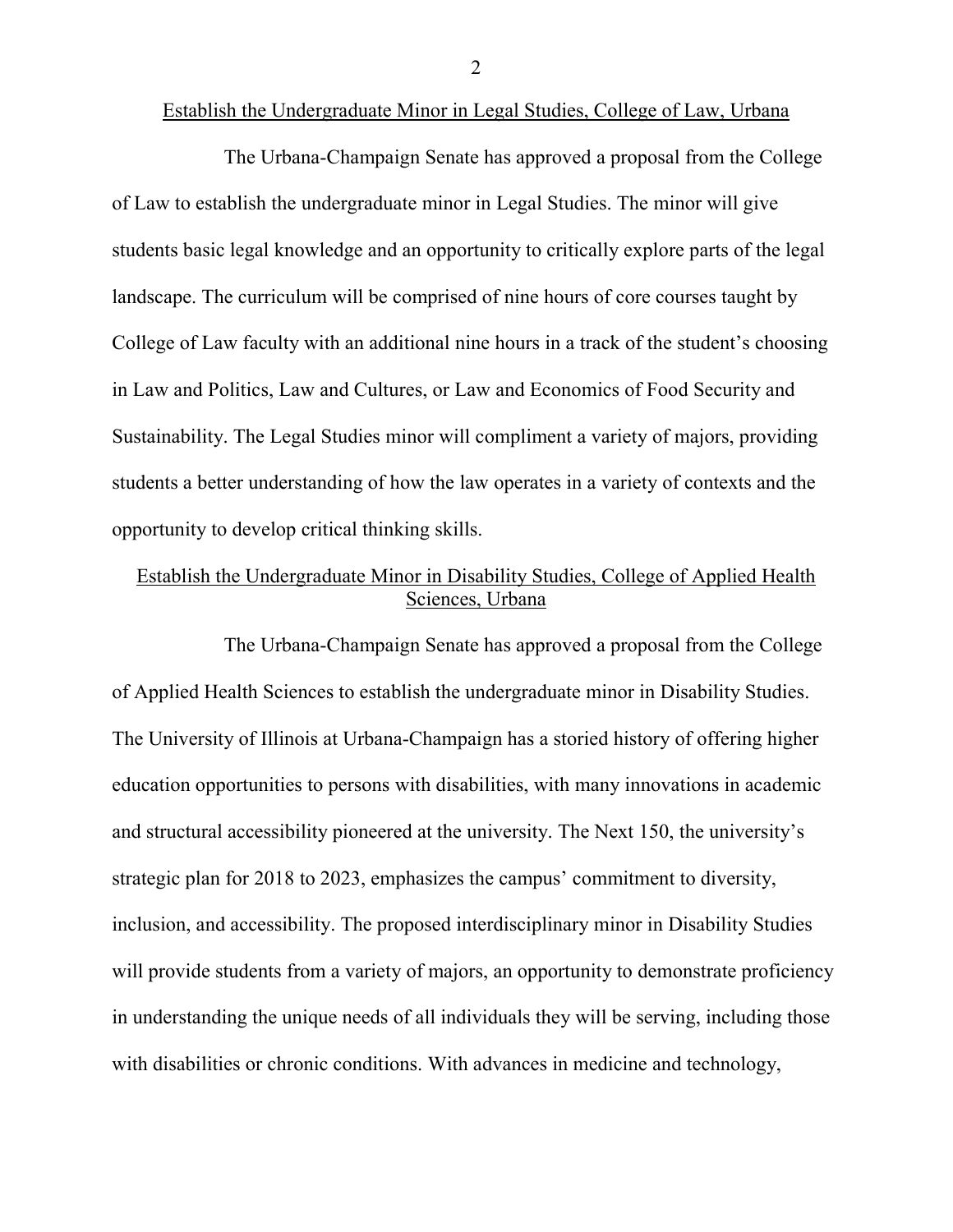survival rates are increasing and individuals are living longer. These trends further increase workforce demand for individuals trained in understanding the various aspects of disability among many different professions.

## Establish the Undergraduate Minor in Classical Languages, College of Liberal Arts and Sciences, Urbana

The Urbana-Champaign Senate has approved a proposal from the College of Liberal Arts and Sciences to establish the undergraduate minor in Classical Languages. Mirroring the revisions to the BALAS Classics major, described in a separate report item, the Department of Classics is also revising their undergraduate minor offerings. The existing language minors, Greek and Latin, will become a single minor in Classical Languages in which students can choose to focus on Ancient Greek, Modern Greek, or Latin.

## Revise the Bachelor of Arts in Liberal Arts and Sciences in Classics to Eliminate the Concentrations in Greek, Latin, Classical Civilization, and Classical Archeology and Establish Concentrations in Classical Languages and in Classical Civilizations, College of Liberal Arts and Sciences, Urbana

The Urbana-Champaign Senate has approved a proposal from the College of Liberal Arts and Sciences to revise the Bachelor of Arts in Liberal Arts and Sciences in Classics to eliminate the concentrations in Greek, Latin, Classical Civilization, and Classical Archeology and to establish two concentrations in Classical Languages and in Classical Civilizations. A recent departmental review determined the existing structure is overly complex, causing confusion among students. The proposed revision, which streamlines course requirements and increases flexibility for students, eliminates the existing, separate concentrations in Greek, Latin, Classic Civilization, and Classical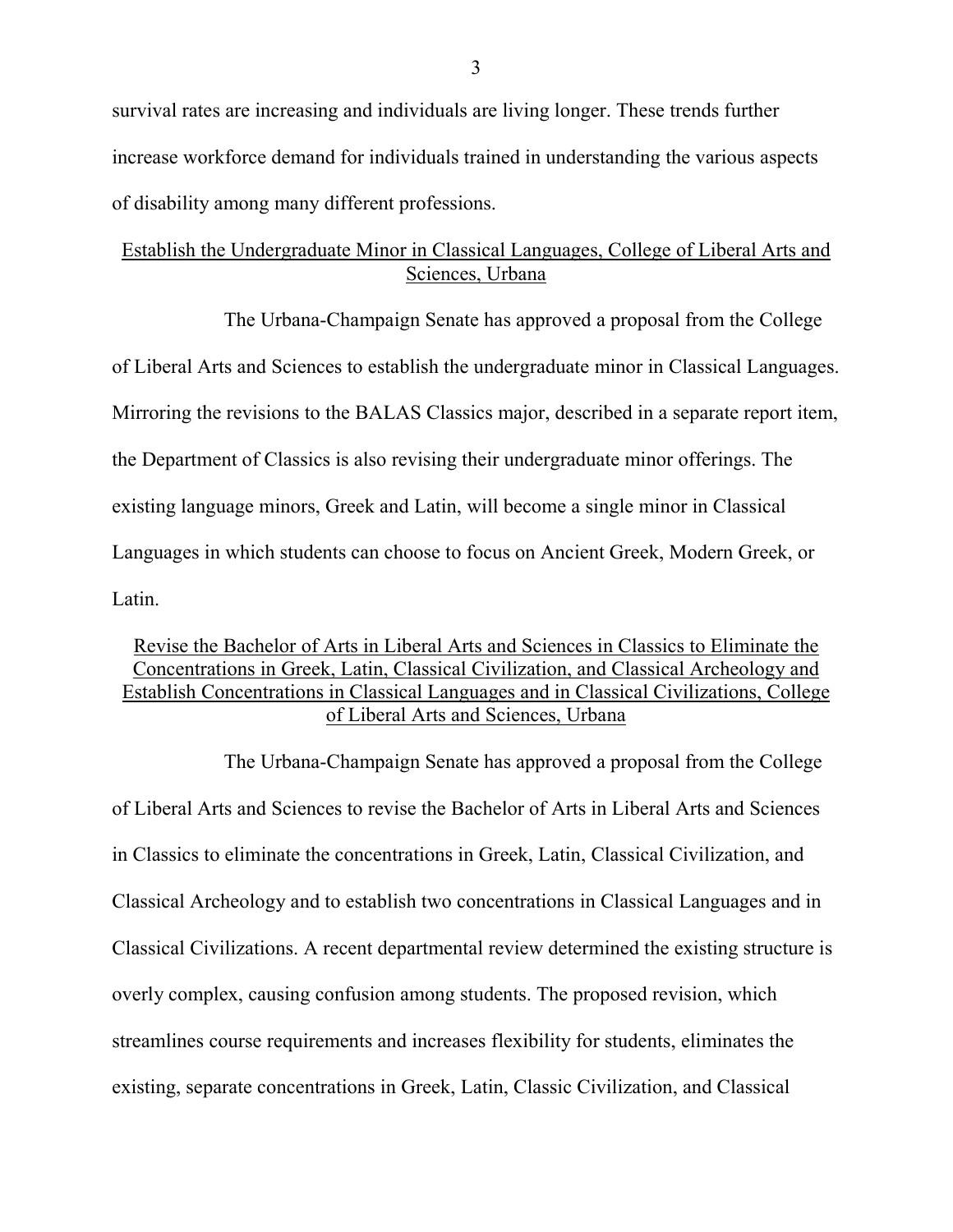Archaeology as well as the option students have to complete the Classics major without a concentration. These options will be streamlined into two concentrations. The three language concentrations (Greek, Latin, and Classics) will become one concentration called Classical Languages, in which students will be able to choose to focus on Greek, on Latin, or on both. The two existing civilization concentrations (Classical Civilization and Classical Archaeology) will merge into a single concentration called Classic Civilizations, wherein students will be able to elect a track in Mediterranean Archaeology or no specialization/track.

#### Rename and Revise the Undergraduate Minor in Classical Civilization, College of Liberal Arts and Sciences, Urbana

The Urbana-Champaign Senate has approved a proposal from the College of Liberal Arts and Sciences to rename and revise the undergraduate minor in Classical Civilization. Mirroring the revisions to the BALAS Classics major, described in a separate report item, the Department of Classics is revising their undergraduate minor offerings as well. The existing civilization minors, Classical Archaeology and Classical Civilization, will be merged into a single minor in Classical Civilizations. In this minor, students can take civilization and/or archaeology classes.

### Eliminate the Undergraduate Minor in Classical Archaeology, College of Liberal Arts and Sciences, Urbana

The Urbana-Champaign Senate has approved a proposal from the College of Liberal Arts and Sciences to eliminate the undergraduate minor in Classical Archaeology. Mirroring the revisions to the BALAS Classics major, described in a separate report item, the Department of Classics is also revising their undergraduate

4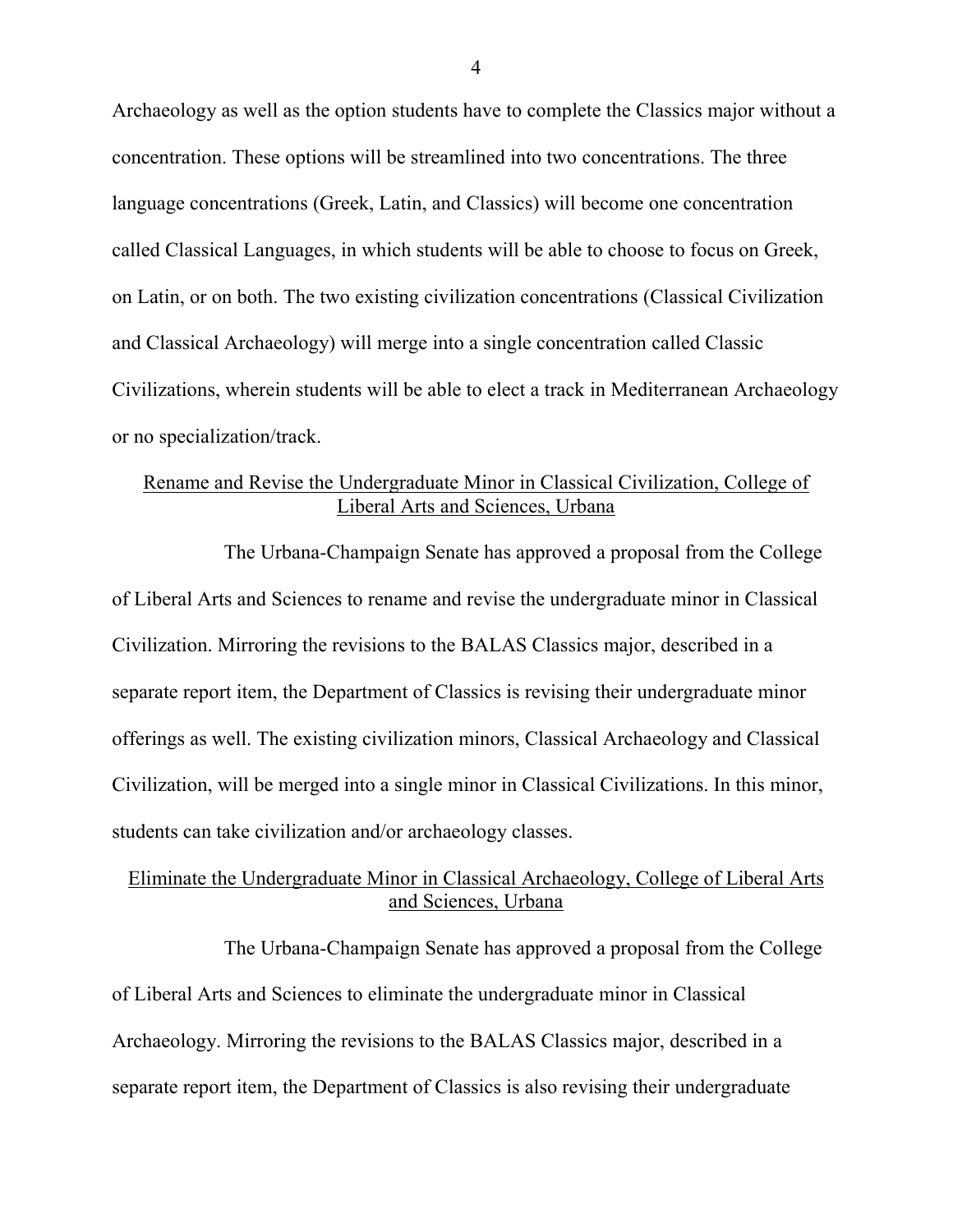minor offerings. The existing civilization minors, Classical Archaeology and Classical Civilization, will be merged into a single minor in Classical Civilizations. In this minor, students can take civilization and/or archaeology classes.

# Eliminate the Undergraduate Minor in Latin, College of Liberal Arts and Sciences, Urbana

The Urbana-Champaign Senate has approved a proposal from the College of Liberal Arts and Sciences to eliminate the undergraduate minor in Latin. Mirroring the revisions to the BALAS Classics major, described in a separate report item, the Department of Classics is also revising their undergraduate minor offerings. The existing language minors, Greek and Latin, will become a single minor in Classical Languages in which students can choose to focus on Latin, Ancient Greek, or Modern Greek.

# Eliminate the Undergraduate Minor in Greek, College of Liberal Arts and Sciences, Urbana

The Urbana-Champaign Senate has approved a proposal from the College of Liberal Arts and Sciences to eliminate the undergraduate minor in Greek. Mirroring the revisions to the BALAS Classics major, described in a separate report item, the Department of Classics is also revising their undergraduate minor offerings. The existing language minors, Greek and Latin, will become a single minor in Classical Languages in which students can choose to focus on Ancient Greek, Modern Greek, or Latin.

Establish the Minor in Public Health, School of Public Health, Chicago

The Chicago Senate with the recommendation of the School of Public Health, has approved the establishment of the Minor in Public Health.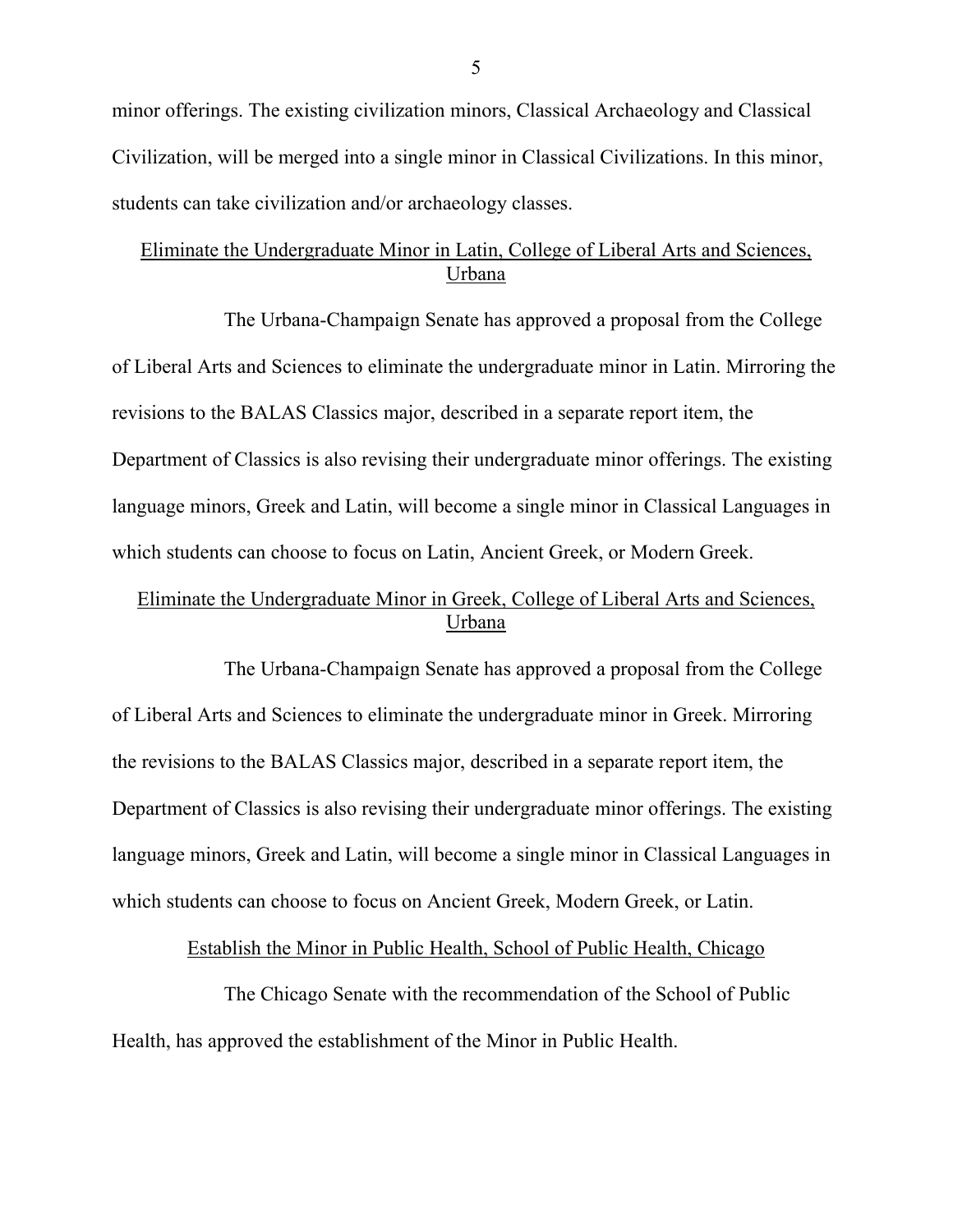Public health is an area to which many different kinds of professionals come to address health challenges of populations. As such, students pursuing undergraduate degrees in many disciplines share an interest in the health of the public. The School of Public Health proposes the creation of a 15-hour minor that will be open to undergraduates from all colleges except Public Health. Students will complete three required courses (i.e., health and the public, public health and global societies, and public health and the study of disease and epidemics) and six hours of upper-division, public health selective coursework. All courses affiliated with the minor currently exist. Establish the Undergraduate Campus Certificate in German Language, College of Liberal Art and Sciences, Chicago

The Chicago Senate with the recommendation of the College of Liberal Arts and Sciences, has approved the establishment of the Undergraduate Campus Certificate in German Language.

The certificate is open to undergraduates in all colleges, and provides students interested in developing higher-level proficiency in German with the opportunity to certify their acquisition of those language skills. Students with basic listening, oral, and writing skills, as taught in the beginning-level courses, can satisfy the requirements of the certificate by completing five existing courses (17 hours): intermediate German I and II, and three courses chosen from lists of selectives (e.g., German geographies, conversational German through popular culture and media, German literature, business culture in German-speaking countries). The certificate will train students to meet the

6